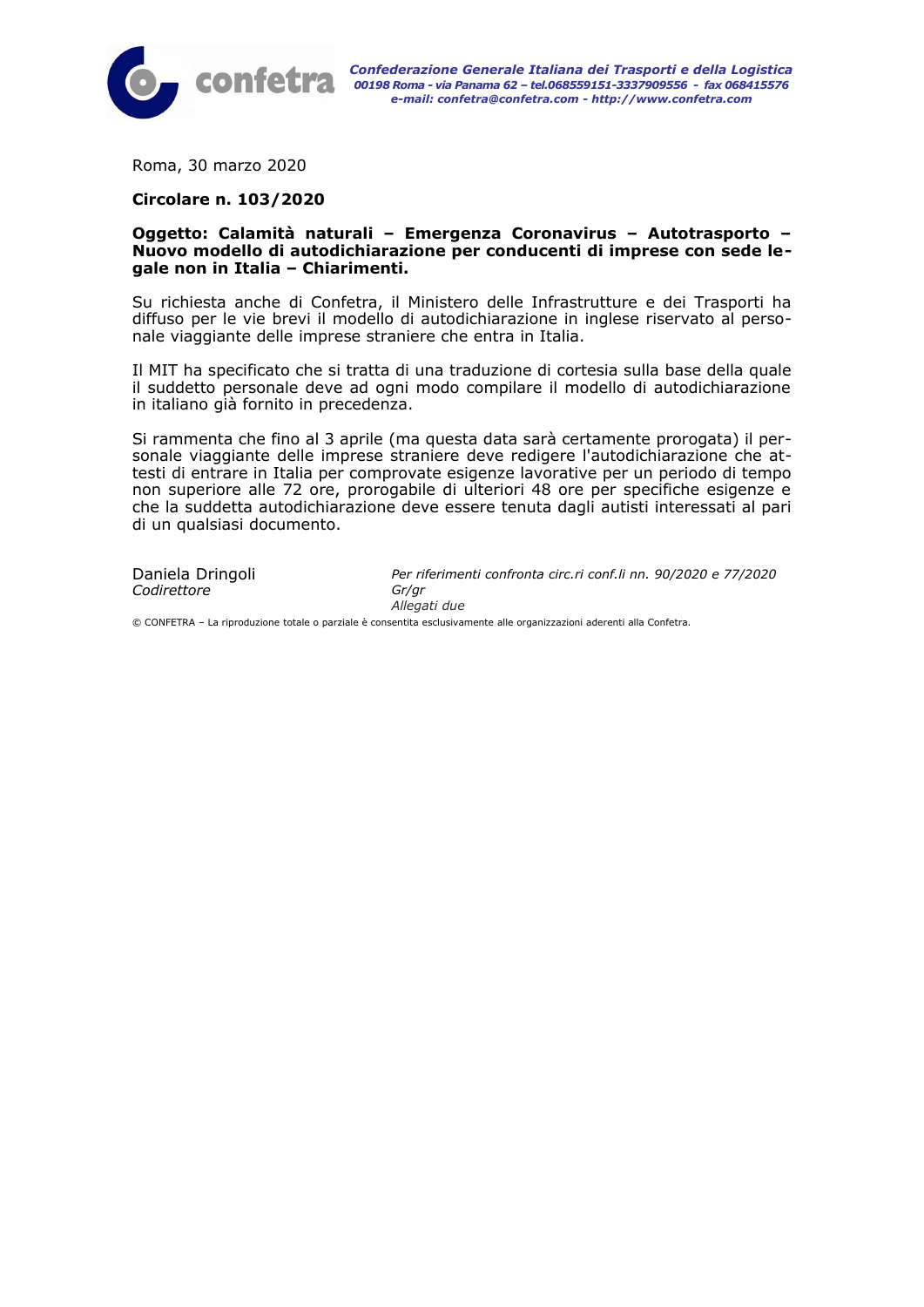# **Unofficial courtesy translation into English**

| SELF-DECLARATION PURSUANT TO ARTICLES 46 AND 47 DECREE OF THE PRESIDENT                                   |
|-----------------------------------------------------------------------------------------------------------|
| OF THE REPLUBLIC NO. 445 / 2000 INTERMINISTERIAL DECREE OF INFRASTRUCTURE                                 |
| AND TRANSPORT - HEALTH N. 120 OF MARCH 17 2020 AND N. 127 OF MARCH 24 2020 -                              |
| Update to March 26 2020                                                                                   |
| VALID FOR STAFF TRAVELER (EG DRIVERS) IN CHARGE OF THE ROAD TRANSPORT                                     |
| (GOODS AND PASSENGERS) EMPLOYED BY COMPANIES REGISTERED NOT IN ITALY                                      |
| The undersigned<br>(1)                                                                                    |
| Born in<br>(2)                                                                                            |
| On<br>(3)                                                                                                 |
| (4)                                                                                                       |
| resident in<br>(5)                                                                                        |
| full adress<br>(6)                                                                                        |
| Identity document (A)<br>(7)                                                                              |
| mobile phone number<br>(8)                                                                                |
| AWARE OF THE CRIMINAL CONSEQUENCES PROVIDED IN THE EVENT OF MENDATE                                       |
| DECLARATIONS TO OFFICIAL PUBLIC (ART 495 ITALIAN CRIMINAL CODE) DECLARES                                  |
| UNDER ITS RESPONSIBILITY:                                                                                 |
| 1. to be aware of the measures to contain COVID-19 epidemic (contagion) in force today and                |
| adopted pursuant to art. 1 and 2 of the law decree 25th March 2020, n. 19, concerning the                 |
| limitations on the possibility of deplacement of people within the whole national territory;              |
| 2. to be aware of the further limitations laid down by measures of the President of the Region            |
| (indicate the Region of departure) and the President of the Region                                        |
| (indicate the Region of arrival);                                                                         |
| 3. to be aware of the measures introduced by the interministerial decree of the Minister of               |
| Infrastructure and Transport and the Minister of Health no. 120 of March 17, 2020;                        |
| 4. not to be subjected to the quarantine measure and not to have tested positive for the COVID-19         |
| virus referred to in Article 1, paragraph 1, letter c), of the Prime Minister's Decree of 8 March 2020;   |
| 5. to be aware of the penalties provided for by art. 4 of Legislative Decree March 25, 2020, n.19;        |
| <b>ALSO DECLARES</b>                                                                                      |
|                                                                                                           |
|                                                                                                           |
| hours; $(9)$                                                                                              |
| 2. that in the event of motivated needs, he will be able to stay in Italy only for a further 48 hours and |
| that, in this case, he undertakes to issue a declaration similar to this;                                 |
| 3. that the stay in Italy is motivated exclusively by the following work needs                            |
|                                                                                                           |
|                                                                                                           |
| (10)                                                                                                      |
| 4. undertakes, in the event of the onset of COVID-19 symptoms, to immediately report this                 |
| situation to the prevention department of the competent health company through the specifically           |

# PLACE AND DATE OF THE CHECK (11)

## THE POLICE OPERATOR NAME AND SURNAME (12)

**A The document must be presented to the police operator and must allow identification of the declarant's citizenship. B The stay in Italy is allowed for a maximum period of 72 hours, extendable for motivated needs of another 48 hours**.

situation to the prevention department of the competent health company through the specifically dedicated telephone numbers and to submit, pending the determinations of the health authority, to isolation.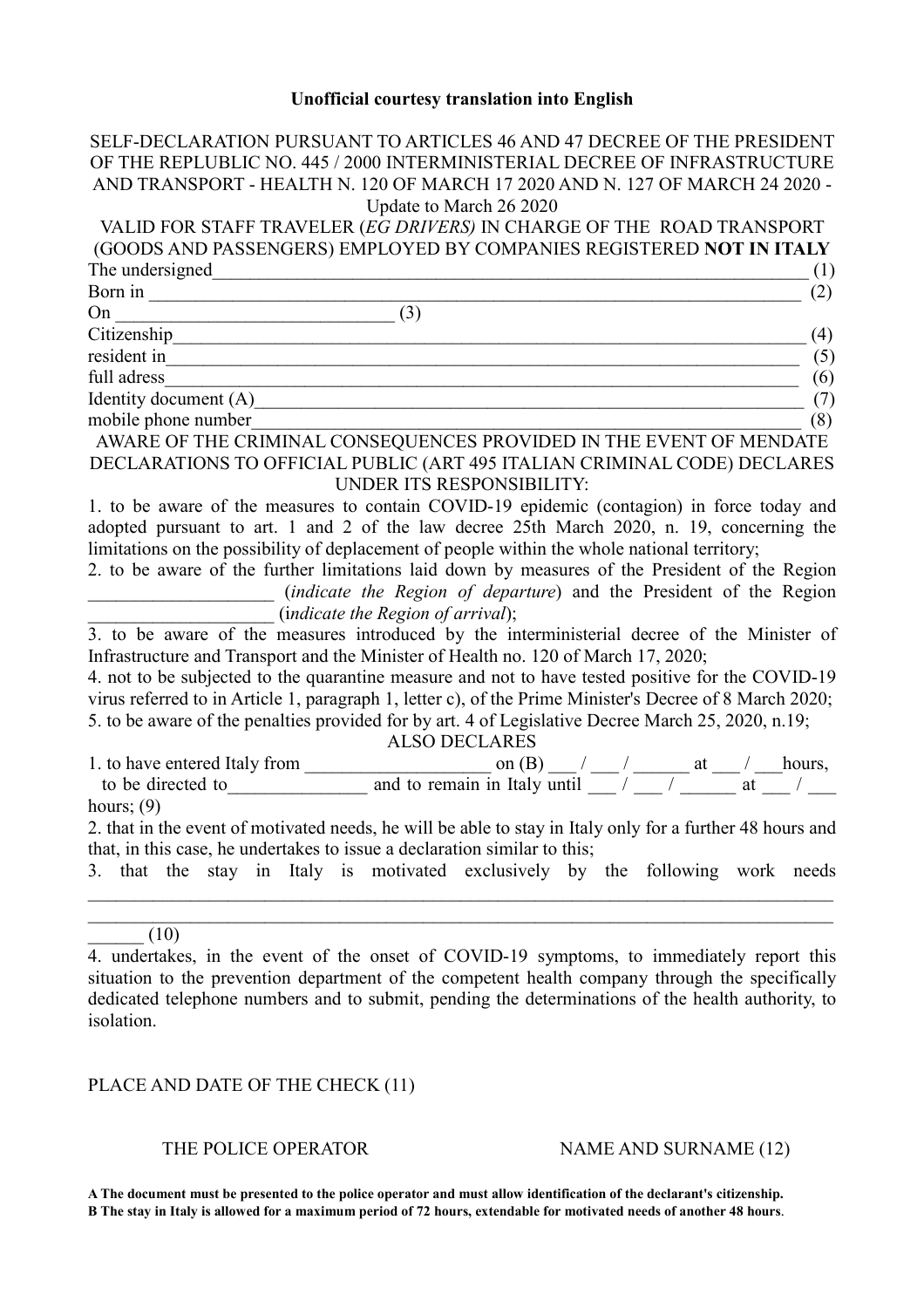## **INSTRUCTIONS FOR COMPLETING THE DECLARATION**

**Fill in the declaration in CAPITAL LETTERS** 

**The declaration must be completed upon entering Italy and always carried with you, even when the declarant is not driving.** 

**The declaration must be delivered to the police operator.** 

**At the time of the check, the declaration will be withdrawn by the police operator. In this case it will be necessary to prepare another declaration.** 

 **The declaration is valid for a maximum period of 72 hours from entry into Italy.** 

 **For motivated needs it is possible to extend the stay for another 48 hours. In this case, another declaration must be prepared.** 

**1. Indicate first name first and then surname.** 

**2. Indicate the place of birth (city etc.) and the country of birth.** 

**3. Indicate the date of birth (***dd / mm / yyyy)***.** 

**4. Indicate the country of citizenship.** 

**5. Indicate the city / place of residence and the state.** 

**6. Indicate the full address of residence: the street, square etc.** 

**7. Indicate type of document (e.g. IC\passport), number, authority that issued it, issue and expiry date.** 

**8. Indicate your mobile phone number.** 

**9. Indicate the crossing point or border from which you entered the Italian territory, the date** *(dd / mm / yyyy)* **and the time (***h: xx.xx***) of entry and exit from the Italian territory, as well as the destination of the trip to Italy at the time of the check.** 

**10. Indicate the reasons for your stay in Italy** *(for example, but not limited to: "delivery of goods to ........... and coming from ........ " - "Taking charge of the goods at ....... and directed at ......."- "passenger transport to ....... and coming from ... .. "-" passenger transport from ......... and direct to……..")*

**11. The place and date of the check must not be indicated: they are the responsibility of the police operator.** 

**12. Indicate the name and surname of the declarant. The declaration must be signed in the presence of the police operator.**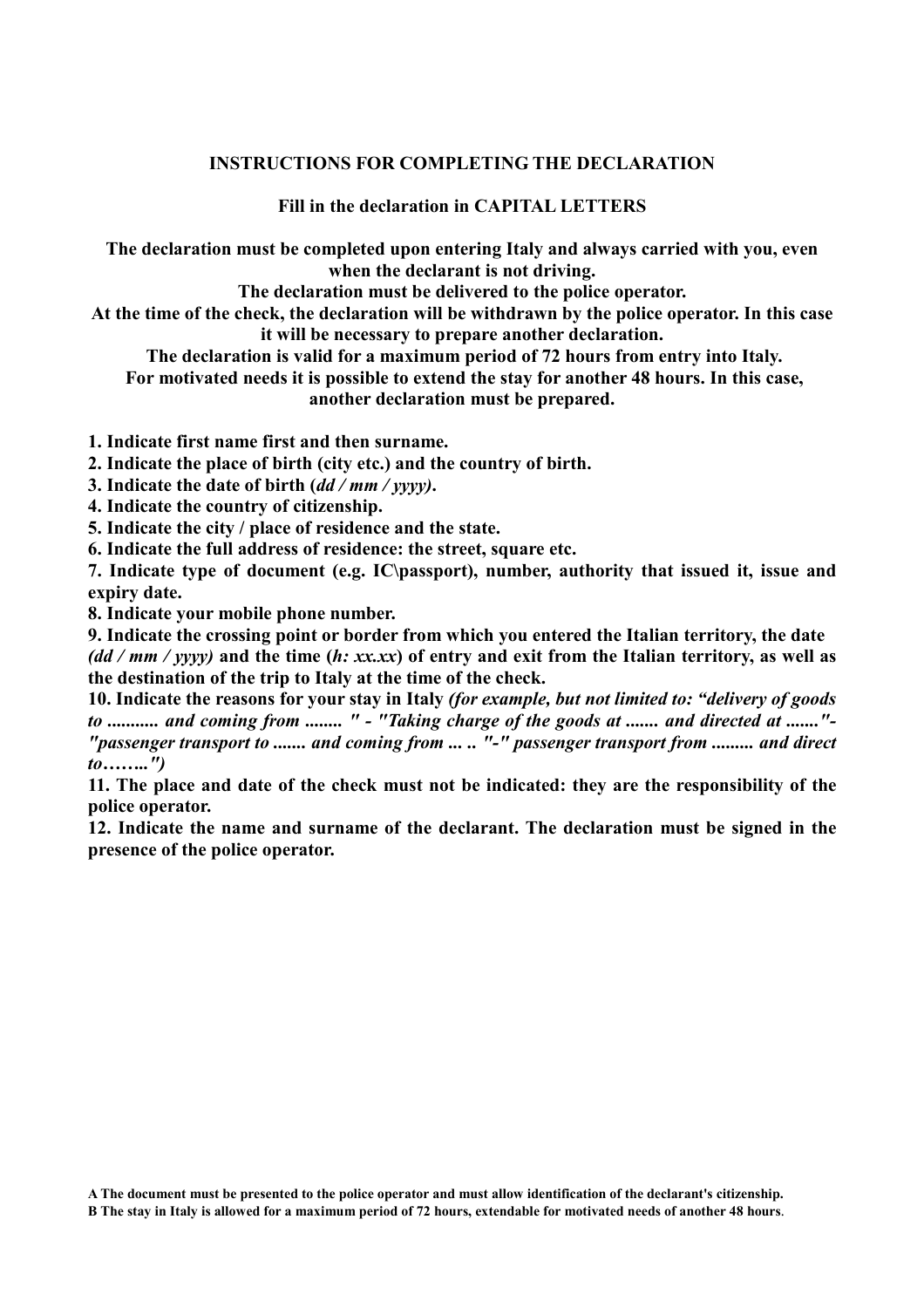#### **AUTODICHIARAZIONE AI SENSI DEGLI ARTICOLI 46 E 47 D.P.R. N.445/2000 DECRETI INTERMINISTERIALE INFRASTRUTTURE E TRASPORTI – SALUTE N. 120 DEL 17 MARZO 2020 E N. 127 DEL 24 MARZO 2020 –** Aggiornamento al 26 marzo 2020

### **VALIDA PER IL PERSONALE VIAGGIANTE ADDETTO ALL'AUTOTRASPORTO DI MERCI E DI VIAGGIATORI DIPENDENTI DA IMPRESE CON SEDE LEGALE NON IN ITALIA**

| Il sottoscritto $\qquad \qquad (1)$ |  |
|-------------------------------------|--|
|                                     |  |
| $il$ (3)                            |  |
|                                     |  |
| $residente in _______$ (5)          |  |
| $indirizzo$ (6)                     |  |
| documento di identità $A$ (7)       |  |
| utenza telefonica (8)               |  |

#### **CONSAPEVOLE DELLE CONSEGUENZE PENALI PREVISTE IN CASO DI DICHIARAZIONI MENDACI A PUBBLICO UFFICIALE (ART 495 C.P.) DICHIARA SOTTO LA PROPRIA RESPONSABILITÀ:**

- 1. di essere a conoscenza delle misure di contenimento del contagio vigenti alla data odierna ed adottate ai sensi degli artt. 1 e 2 del decreto legge 25 marzo 2020, n. 19, concernenti le limitazioni alle possibilità di spostamento delle persone fisiche all'interno di tutto il territorio nazionale;
- 2. di essere a conoscenza delle ulteriori limitazioni disposte con provvedimenti del Presidente della Regione \_\_\_\_\_\_\_\_\_\_\_\_\_\_\_\_\_\_\_\_ *(indicare la Regione di partenza)* e del Presidente della Regione \_\_\_\_\_\_\_\_\_\_\_\_\_\_\_\_\_\_\_\_ *(indicare la Regione di arrivo);*
- 3. di essere a conoscenza delle misure introdotte con il decreto interministeriale del Ministro delle Infrastrutture e dei Trasporti e del Ministro della Salute n. 120 del 17 marzo 2020;
- 4. di non essere sottoposto alla misura della quarantena e di non essere risultato positivo al virus COVID-19 di cui all'art.1, comma 1, lettera c), del DPCM dell'8 marzo 2020;
- 5. di essere a conoscenza delle sanzioni previste dall'art. 4 del D.L. 25 marzo 2020, n.19;

#### **DICHIARA INOLTRE**

- 1. di essere entrato in Italia da \_\_\_\_\_\_\_\_\_\_\_\_\_\_\_\_\_\_\_\_\_\_\_\_\_\_\_\_\_\_\_ il **<sup>B</sup>** \_\_\_/\_\_\_/\_\_\_\_\_\_ alle ore \_\_\_/\_\_\_, di essere diretto a\_\_\_\_\_\_\_\_\_\_\_\_\_\_\_\_\_\_\_ e di restare in Italia fino al  $\frac{1}{\sqrt{1-\frac{1}{\sqrt{1-\frac{1}{\sqrt{1-\frac{1}{\sqrt{1-\frac{1}{\sqrt{1-\frac{1}{\sqrt{1-\frac{1}{\sqrt{1-\frac{1}{\sqrt{1-\frac{1}{\sqrt{1-\frac{1}{\sqrt{1-\frac{1}{\sqrt{1-\frac{1}{\sqrt{1-\frac{1}{\sqrt{1-\frac{1}{\sqrt{1-\frac{1}{\sqrt{1-\frac{1}{\sqrt{1-\frac{1}{\$
- 2. che in caso di motivate esigenze potrà trattenersi in Italia soltanto per ulteriori 48 ore e che, in tal caso, si obbliga a rilasciare dichiarazione analoga alla presente;
- 3. che la permanenza in Italia è motivata esclusivamente dalle seguenti esigenze lavorative

\_\_\_\_\_\_\_\_\_\_\_\_\_\_\_\_\_\_\_\_\_\_\_\_\_\_\_\_\_\_\_\_\_\_\_\_\_\_\_\_\_\_\_\_\_\_\_\_\_\_\_\_\_\_\_\_\_\_\_\_\_\_\_\_\_\_\_\_\_\_\_\_\_\_\_\_\_\_\_\_\_\_\_\_\_  $\hspace{2cm} (10)$ 

4. si obbliga, in caso di insorgenza dei sintomi COVID-19, di segnalare immediatamente tale situazione al Dipartimento di prevenzione dell'azienda sanitaria competente tramite i numeri di telefono appositamente dedicati e di sottoporsi, in attesa delle determinazioni dell'autorità sanitaria, ad isolamento.

## LUOGO E DATA DEL CONTROLLO (11)

L'OPERATORE DI POLIZIA NOME E COGNOME (12)

 $\overline{a}$ **A Il documento deve essere esibito all'operatore di polizia e deve consentire l'individuazione della cittadinanza del dichiarante.** 

**B** È consentita la permanenza in Italia per un periodo massimo di 72 ore, prorogabile per motivate esigenze di altre 48 ore.